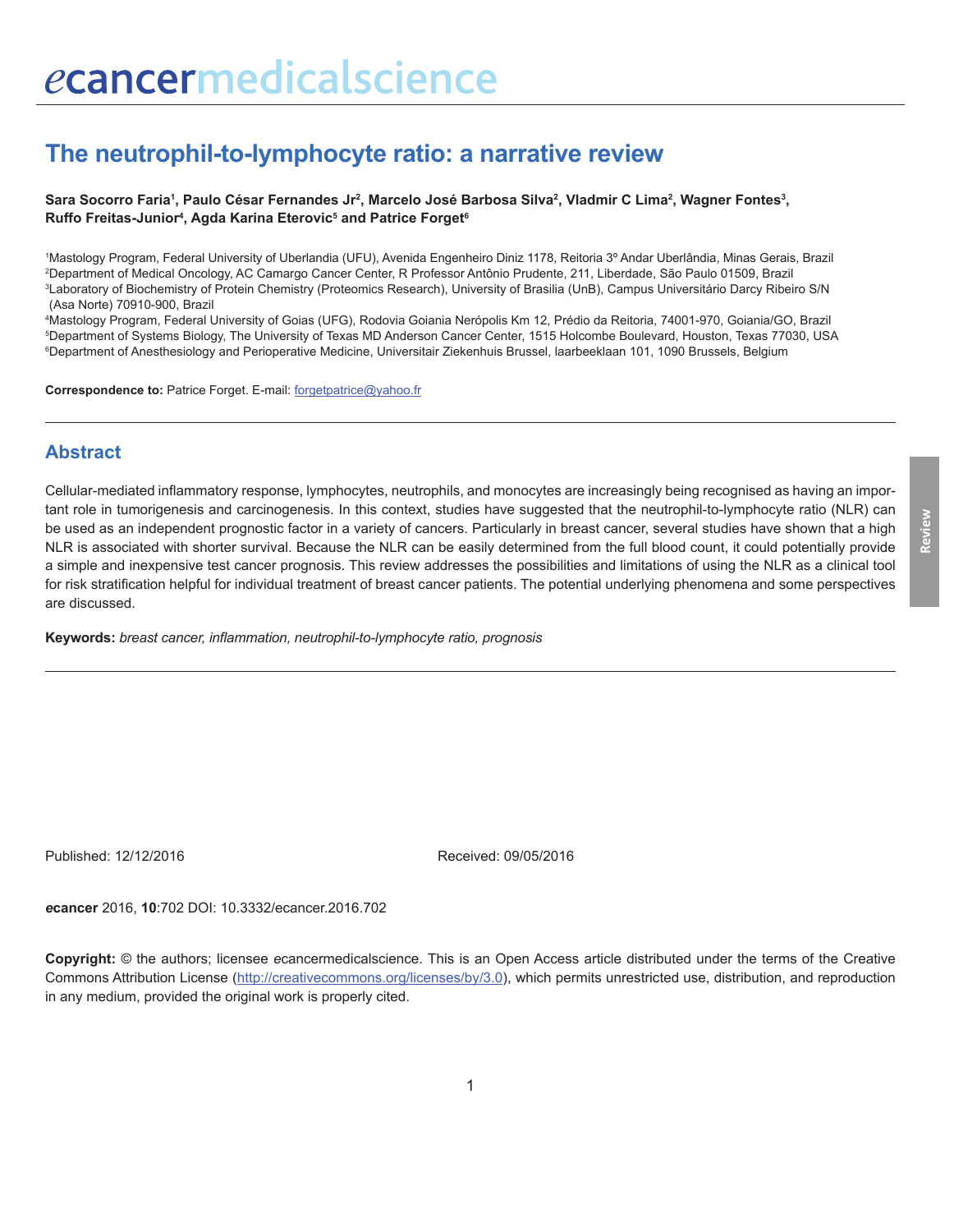### **Introduction**

Breast cancer (BC) is the most common form of cancer among women, representing approximately 23% of all tumours, and is a major global health concern [\[1\].](#page-8-0) Patient prognosis depends on multiple variables including patient-specific characteristics (e.g. performance status, age, and race), tumour biology (e.g. tumour size, nodal status, histologic grade), and response to systemic therapy (e.g. polymerase chain reaction, pCR, vs. no pCR) [\[2\].](#page-8-0) Inflammation is also likely to be an important marker of outcome in cancer. In cancer, clinical outcome may be influenced not only by the histopathological characteristics of the tumour itself, but also by the host response, including the inflammatory response. Therefore, predictive biomarkers reflecting the response of this disease to these agents may help to guide management.

Recent studies have confirmed the role of the host's inflammatory responses in tumour development and progression of cancers including of breast cancer [\[3\].](#page-8-0) These works have shown that the secretion of cytokines and chemokines produced by both the tumour and associated cells (such as leukocytes) can contribute to the development of metastases [\[4\].](#page-8-0) A neutrophilic response is associated with poor prognosis, as it can inhibit the immune system by suppressing the cytotoxic activity of T cells, for example [\[5\]](#page-8-0). The presence of tumour-infiltrating lymphocytes (TILs) has been associated with a better response to cytotoxic treatment and prognosis in BC patients [\[6\]](#page-8-0). Similarly, haematological indices, such as neutrophil–to-lymphocyte ratio (NLR) [\[5\],](#page-8-0) platelet-to-lymphocyte ratio (PLR) [\[7\],](#page-8-0) lymphocyte-to-monocyte ratio (LMR) [\[8\]](#page-8-0), and C-reactive protein (CRP) [\[9\],](#page-8-0) have been to assess inflammatory response.

In this context, the neutrophilic inflammatory response has the potential to be an important marker of poor prognosis. NLR is an easily measured, reproducible, and inexpensive marker of subclinical inflammation. Additionally, NRL is indicative of an impaired cell-mediated immunity associated with systemic inflammation [\[4\]](#page-8-0). The prognostic role of NLR has been documented in multiple cancers, disease settings and treatments including malignancies of the colon [\[10\],](#page-8-0) ovaries [\[11\]](#page-9-0), urothelium [\[12\]](#page-9-0), pancreas [\[13\],](#page-9-0) and kidneys [\[14\]](#page-9-0).

Although some studies have documented an association of elevated NLR in patients to a poor prognosis breast cancer [\[15–17\]](#page-9-0), the overall evidence on the prognostic role of the NLR is relatively scarce. The purpose of this review was to examine the link between the NLR and the prognosis in breast cancer and to investigate the connection between NLR and clinical pathological factors.

## **Prognostic factors for breast cancer**

There is an ongoing search for new classification schemes, markers and additional prognostic factors to best determine the clinical outcome of BC stratify risk groups, identify accurately patients at risk or not of recurrence and those who respond or not the specific treatment. The main question to be answered is how to select and identify the best treatment in each case. One potential strategy involves the use of biomarkers. Currently, molecular, prognostic, and predictive factors that have been incorporated into the mammary pathological evaluation routine include: TNM staging, tumour size, the presence of lymph node alterations, histological type and grade, expression of hormone receptors such as oestrogen receptor (ER) and progesterone receptor (PR), amplification of the epidermal growth factor 2 gene (HER-2/ Neu), overexpression of Bcl-2, mutations in *p53*, *BRCA1* and *BRCA2* genes, expression of cathepsin D, cyclin D1, and protein levels of Ki67 antigen (a cell proliferation marker). The presence and extent of carcinoma in situ, and age may also be used as the diagnosis and prognosis of the patients [\[18\].](#page-9-0)

Non-small cell lung cancer (NSCLC), colorectal cancer, and breast cancer have been classically described as 'non-immunogenic'. However, in recent classifications of breast cancer, using the multiple differential gene expression, there is evidence that certain types of breast cancer, such as triple negative (considered the most immunogenic BC subtype), show a high level of expression of activating genes in pathways involved in the immune response; the presence of infiltrating immune cells and lymphocytes (TILs) within the tumour microenvironment and genetic instability leading to increased number of mutations [\[19\].](#page-9-0)

An exponential number of studies have found that an elevated neutrophil-to-lymphocyte ratio (NLR), reflecting, at least partially, the inflammatory response, was found to be an independent prognostic factor for adverse outcomes in several solid tumours, including BC [\[15\]](#page-9-0). Fortunately, determining the NLR requires a minimally invasive test (blood test) that allows the evaluation of tumour activity and its interaction with the microcirculation with good sensitivity and specificity [\(Table 1](#page-6-0)). Moreover, the parameters used to calculate NLR are based on data available in routine services; therefore, no additional costs are involved.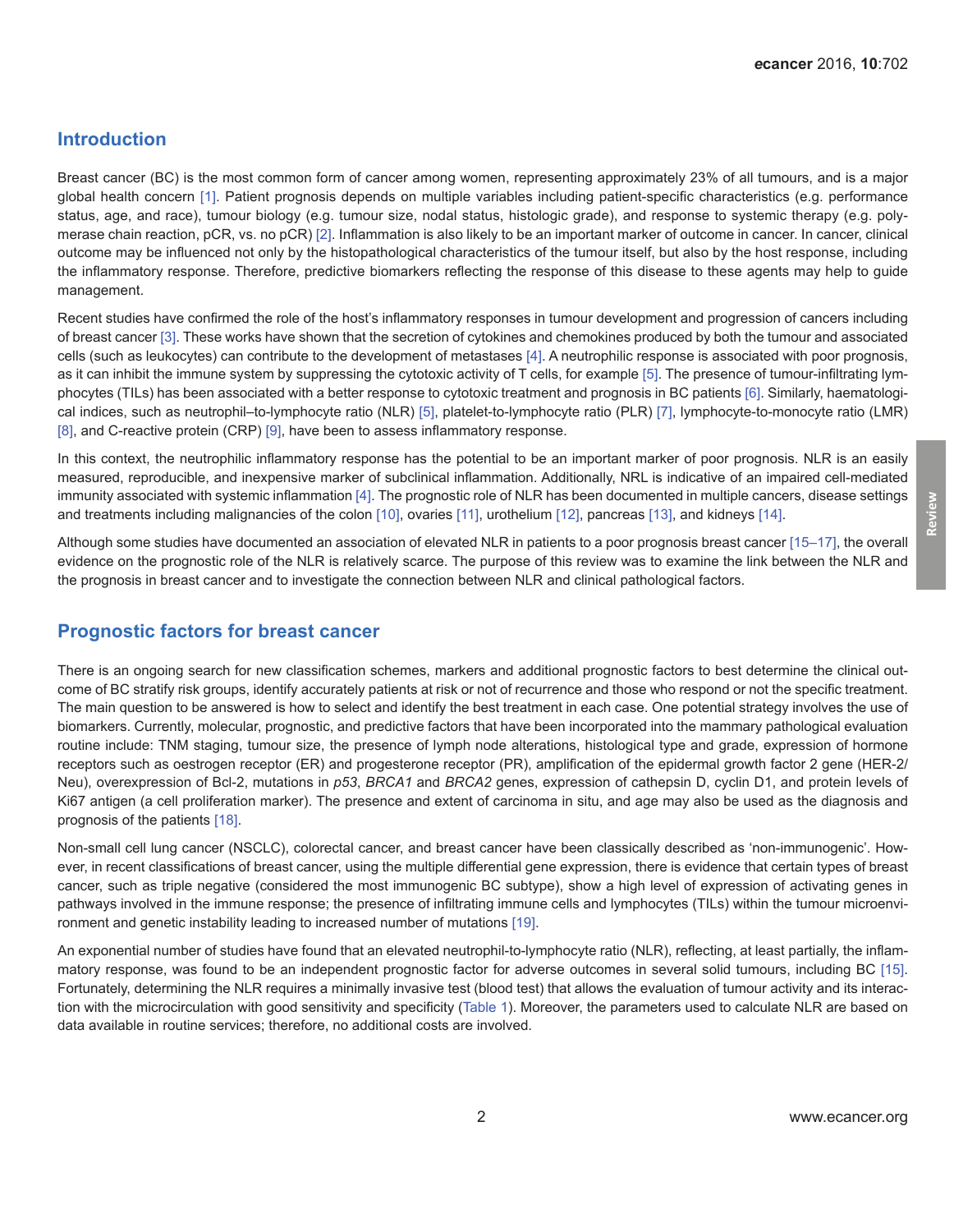#### **Neutrophils and lymphocytes in cancer**

The neutrophils may act as tumour-promoting leukocytes, capable of stimulating and suppressing tumorigenesis antitumour immune response; participate in metastatic cascade; are effectors of angiogenesis; promote leakage of tumour cells and endothelial cells into the circulation, therefore contributing to reroute the inflammatory response into a tumour-promoting direction [\[20\]](#page-9-0). Some immunocytes, as neutrophils, can secrete circulating vascular endothelial growth factor (VEGF) that increase the tumour development [\[21\];](#page-9-0) therefore, an elevated neutrophil count can stimulate tumour angiogenesis and contribute to disease progression, thus leading to a negative correlation between neutrophil density and patient survival.

Approaches such as the one described by Templeton *et al*. [\[5\]](#page-8-0) have linked elevated neutrophil counts in blood with increased risk for metastasis in all disease subgroups and tumour sites. In patients with BC, increased neutrophil abundance predicts worse metastasis-specific survival [\[22\]](#page-9-0). The authors did not find significant differences in the frequencies and activation of various immune components as a consequence of neutrophil depletion, in cytotoxic T and natural killer's cells [\[23\].](#page-9-0) In another model, Coffelt *et al*., [\[24\]](#page-9-0) evaluated the role of neutrophils in different phases of the metastatic cascade, demonstrating that interleukin (IL)-1b elicits IL-17 expression from gamma delta (cd) T cells. In both studies, the authors hypothesise that neutrophils can promote metastasis via immune suppression.

The structural and cellular composition of the breast provides a unique microenvironment favourable for both tumour growth and localised inflammation. The host's anticancer immune response greatly depends on lymphocytes that are distributed in specific areas. The tumour microenvironment in breast cancer is made by a variety of cells, including B and T lymphocytes non-neoplastic, plasma cells, oeosinophils, macrophages, mast cells, and fibroblasts. The T lymphocytes infiltrate in BC indicates immune imbalance characterised by a predominance of CD4<sup>+</sup> T lymphocytes phenotypes T helper 2 (Th2) and regulatory T (Treg FoxP3<sup>+</sup>, CD4<sup>+</sup>, CD25<sup>+</sup>) [\[25\]](#page-9-0). In contrast, the presence of lymphocytes in the tumour is associated with better responses to chemotherapy and better prognosis in BC patients [\[6\].](#page-8-0)

The clinical relevance of the interaction between neutrophils and lymphocytes inflammatory responses play critical role in carcinogenesis. Thus, the NLR can reflect the balance between the activation of the inflammatory pathway and the antitumour immune function in BC. Furthermore, increase in neutrophils count could be a consequence of cancer-associated inflammatory components, such as IL-6, tumour necrosis factor alpha (TNF-α) and granulocyte colony-stimulating factor [\[26\]](#page-9-0). On the other side, immune response associated with BC concerns primarily lymphocytes, with a depressed cellular immunity, a decreased number of CD4 lymphocytes and an increased CD8 lymphocytes activation [\[26\]](#page-9-0). Inflammation can generate not only a cancer-prone microenvironment but also systemic changes in the host that accelerate cancer growth. An elevated NLR can cause neutrophilia linked to tumour granulocyte colony-stimulating factor (GCSF), can accelerate tumour development and increase in plasma cytokines IL-6 and TNF-α), while the lymphopenia is associated with diseases' severity and immune escape of tumour cells from tumour-infiltrating lymphocytes [\[27\]](#page-9-0).

#### **NLR in breast cancer—impact on overall survival and disease-free survival**

An increase in NLR has been reported to correlate with poor prognosis in patients with malignant tumours [\[5\].](#page-8-0) In BC, the NLR have been associated with survival in breast cancer [\[16, 17\].](#page-9-0) Previous studies suggest that the levels of systemic inflammation are indicative of decreased survival, mainly because immunocytes within the tumour microenvironment play a role in tumour development and in the survival of neoplastic cells [\[5\]](#page-8-0).

The mechanism that underlies the association between the high cut-off NLR and poor prognosis has not been elucidated. Systemic inflammatory phenomena would be reflected in increases in the neutrophil counts, and these could induce tumoural agressiveness and cancer progression [\[5\].](#page-8-0) Inflammatory components can inhibit the immune response by suppressing the cytotoxicity of the immunocytes, can promote tumour neo-angiogenesis, invasion of adjacent tissues, and metastatic progression by recruiting regulatory T lymphocytes and cytokine secretion [\[27\].](#page-9-0)

Meta-analyses have shown an association between a high NLR and worse long-term outcomes, after treatment, in various types of cancers [\[28–](#page-9-0)[30\].](#page-10-0) There is no consensus cut-off, or threshold, value for the NLR to reliably stratify the risk of recurrence or the risk of mortality. It has been shown by Azab *et al*. [\[30\]](#page-10-0) in a cohort of 437 women with BC that a high pretreatment NLR is a significant risk factor for an increased mortality, regardless of the chemotherapy regiment. In this study, patients with NLR > 3.3 were older and had advanced disease. In addition, NLR cut-off > 3.3 remained an independent significant predictor.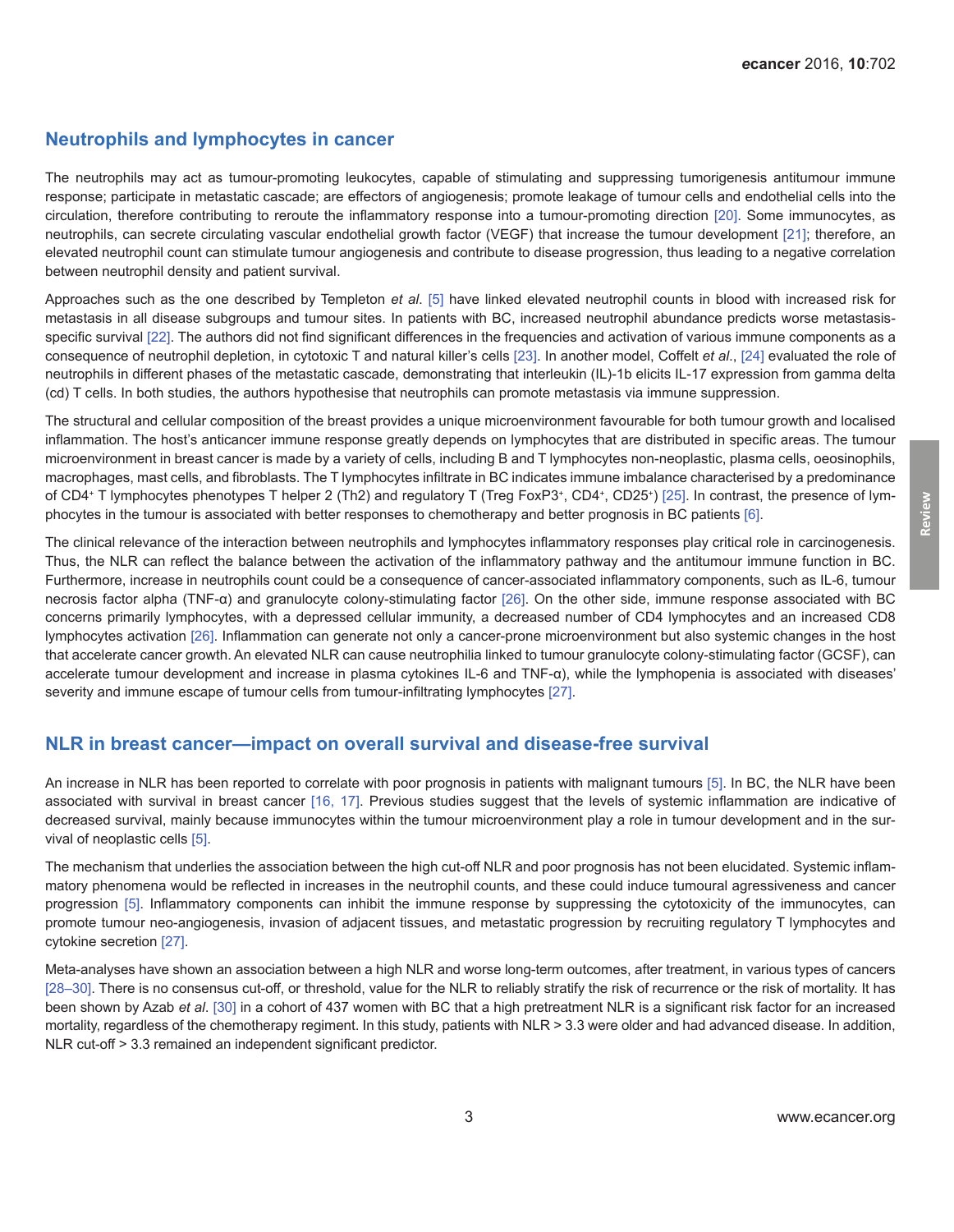Dirican *et al*. [\[16\]](#page-9-0) focused on the performance of the preoperative NLR as a prognostic factor in 1527 patients with BC with a follow-up of nearly 6 years. They used a cut-off value of 4, and the NLR was again independently associated with disease-free survival (DSF) and overall survival (OS). Krenn-Pilko *et al*. [\[31\]](#page-10-0) reported in 762 European BC patients that NLR > 3 is an independent risk factor for poor disease-free survival but not of overall survival.

It is important to mention that ethnicity, cultural challenges, different genetic structure, several inflammatory status, and other pathological factors described in the studies above can partially explain the variation in survival among patients. Additionally, the median value of NLR used as a cut-off to stratify high and low NLR groups, which varies across studies and the sample size may be associated with a kind of selection bias. In this context, a meta-analysis of five studies has demonstrated that elevated pretreatment NLR, with the cut-off values ranged between 2.0 and 4.0, was associated with a significant increase in all-cause mortality, but to a lesser extent with disease-free survival. The authors demonstrated by subgroup analysis that the significant association between the pretreatment NLR and the prognostic utility of NLR was more evident among White versus Asian patients [\[26\]](#page-9-0). In agreement with that finding, Koh *et al*., [\[32\]](#page-10-0) analysed in patients of different Asian ethnic groups and reported a significant association between high pretreatment NLR and overall death among BC patients.

#### **Correlations between NLR and clinicopathological features**

A number of studies have suggested an association between the NLR and the prognosis of cancer patients, although no clear explanations have been proposed [\[34,](#page-10-0) [35\]](#page-10-0). Results of previous studies with BC patients with a high NLR presented clinicopathological factors associated with advanced disease, including high histological grade, the presence of a large tumour and a higher T classification [\[31\].](#page-10-0) Proctor *et al*. [\[36\],](#page-10-0) for example, showed in a cohort of 8759 cancer patients (with, at follow-up, 5163 deaths of which 4417 were cancer deaths), that the relationship between thresholds NLR ≥ 4.0 and survival in BC patients (*n* = 621) assessed before and after diagnosis, adjusted for age, sex and deprivation, and stratified by tumour site were associated with shorter overall and cancer-specific survival.

Considering the significance of NLR in correlating with clinical outcomes, Noh *et al*., [\[22\]](#page-9-0) demonstrated that patients with NLR equal to or higher than 2.5 were associated with increased T stage, younger age, and positive HER2 status. This finding is consistent with the findings in the study with patients with operable breast cancer by Azab *et al*., [\[37\]](#page-10-0). The study evaluated the prognostic factor of the NLR in 400 BC patients, showing that patients with a higher NLR were older, had more lymph node involvement and metastases. Dirican *et al*. showed that tumour depth (pT), nodal status, AJCC staging (increasing pathological stage), and distant metastasis status were found to be statistically significant associated with high NLR [\[16\]](#page-9-0). On the other hand, Ulas *et al*. [\[38\]](#page-10-0) did not identify any significant correlations between clinic and pathological parameters or survival and the NLR in patients with BC.

In summary, these results suggest that the inflammatory components are important triggers of cancer growth. According to Proctor, this is consistent with the 'seed and soil' nature of cancer growth [\[36\].](#page-10-0)

#### **NLR and chemotherapy**

The first study to demonstrate that the pre-treatment NLR can be used as a predictor of the response to neoadjuvant chemotherapy (NAC) has been reported for Sato *et al*. [\[39\]](#page-10-0) the study included 83 patients receiving neoadjuvant chemotherapy (cisplatin and 5-FU) before oesophagectomy for oesophageal cancer. The NLR was calculated before chemotherapy, and the response to chemotherapy was then assessed. Results showed that high pretreatment NLR ( $\geq$  2.2) and lymph nodes metastasis were independently correlated with poor response. The response rate was 21% in patients with a high NLR ( $\geq$  2.2) compared with 56% in the patients with a low NLR ( $\lt$  2.2). The authors also observed that high NLR delays the response to chemotherapy.

Four studies have reported the prognostic value of the NLR in BC patients who received NAC. In these studies, it was again reported that a high NLR was associated with increased risk of relapse and mortality. Pistelli *et al*. [\[40\]](#page-10-0) reported the association between the NLR, DFS, and OS in 90 patients with triple-negative breast cancer (TNBC). They showed that patients with a NLR higher than three had lower DFS and OS than those with a NLR ≤ 3. Consistent with the results of Pistelli's study, Bozskurt *et al*., [\[41\]](#page-10-0) detected in their Cox proportional multivariable analysis showed that a high NLR was independently associated with shorter DFS and OS in patients with stage TNBC who had completed treatment.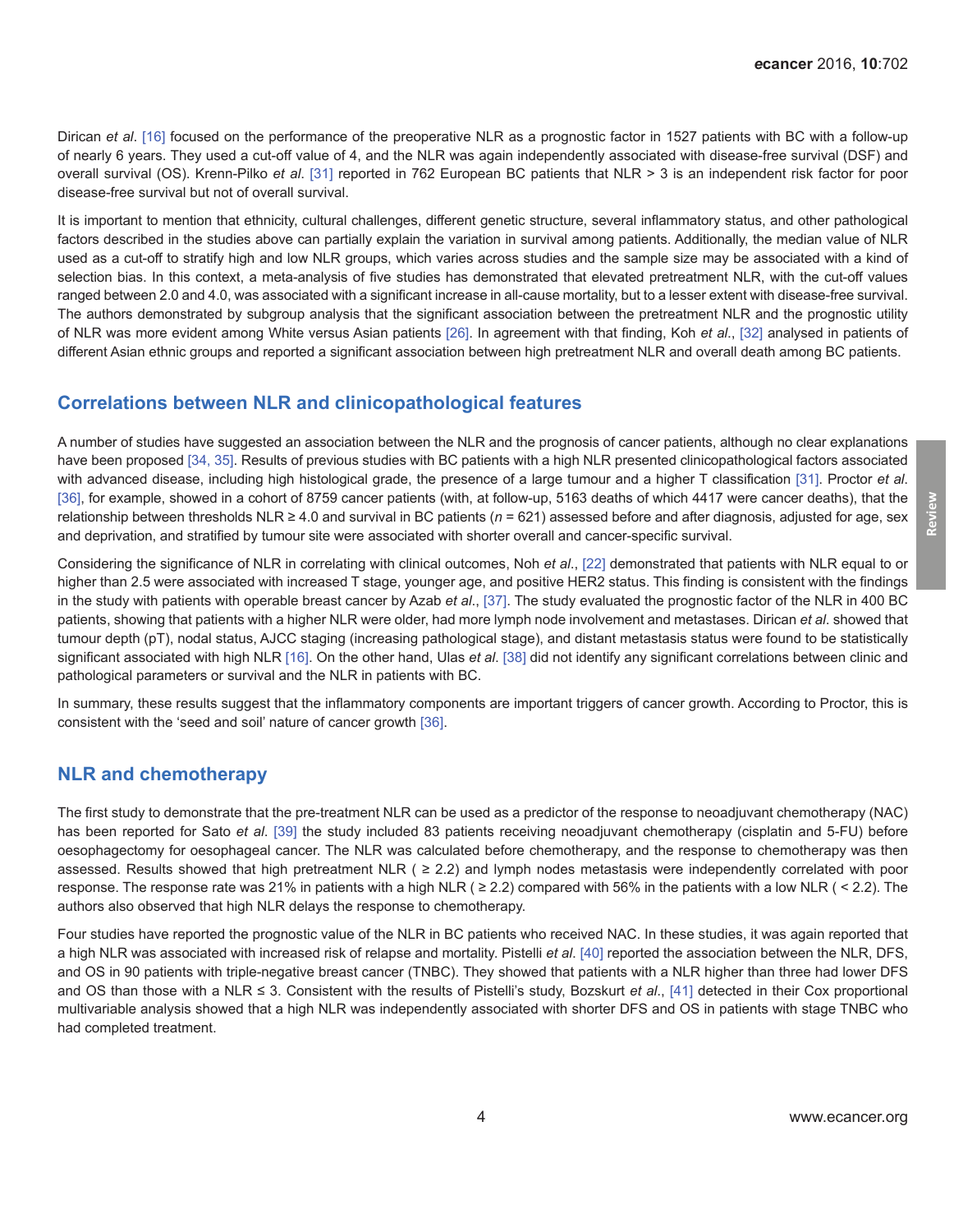| Significant<br>variables                                     | Clinical staging<br>Nodal status<br>Tumour size<br>Older age                                                                                     | Lymph node<br>invasion<br>Age                                                                                        | Clinical staging<br>Radiotherapy<br>$\begin{matrix} = \\ = \\ = \\ \end{matrix}$<br>Age                                              | Nodal status<br>Luminal A<br>subtype<br>Age<br>ER                              | Tumour size<br><b>NSAIDs</b>    |  |
|--------------------------------------------------------------|--------------------------------------------------------------------------------------------------------------------------------------------------|----------------------------------------------------------------------------------------------------------------------|--------------------------------------------------------------------------------------------------------------------------------------|--------------------------------------------------------------------------------|---------------------------------|--|
| Survival<br>analysis                                         | Long-term<br>mortality                                                                                                                           | DFS; OS                                                                                                              | 8O                                                                                                                                   | DFS                                                                            | DFS; OS                         |  |
| Cut-off                                                      | $1.80 \leq NLR < 2.45$<br>$2.45 \leq NLR < 3.33$<br>Multiple cut-off<br>NLR < 1.8<br>$NLR \geq 3.3$                                              | $4 < NLR \ge 4$<br>$5 < NLR \geq 5$                                                                                  | Multiple cut-off<br>$2.4 \leq NLR < 3.3$<br>$1.8 \leq NLR < 2.4$<br>NLR < 1.8<br>$NLR \geq 3.3$                                      | Multiple cut-off<br>NLR < 2.5<br>$NLR \geq 2.5$<br>$(n = 327);$<br>$(n = 115)$ | $3.3 \leq NLR > 3.3$            |  |
| Type of<br>study                                             | spective<br>Retro-                                                                                                                               | spective<br>Retro-                                                                                                   | spective<br>Retro-                                                                                                                   | spective<br>Retro-                                                             | spective<br>Retro-              |  |
| No of deaths                                                 | NLR < 1.8<br>$NLR \geq 3.3$<br>$1 y - 16\%$<br>$2y - 25%$<br>$5y - 13%$<br>$5y - 44%$<br>$1y-0$ ;<br>$2y - 4%$                                   | Centre 1<br>$4 - 2.4%$<br>$4 - 8.2\%$<br>Centre 2<br>$3 - 7.9%$<br>$3 - 3.4%$<br>NLR <<br>NLR <<br>NLR 2<br>NLR 2    | $3.3 - 37(44\%)$<br>$1.8 - 1(1.9\%)$<br>NLR <<br>NLR 2                                                                               | $2.5 - 15$<br>$2.5 - 17$<br>NLR <<br>$NLR \geq$                                | 57                              |  |
| No of distal<br>metastasis                                   | $\widetilde{\Xi}$                                                                                                                                | $NLR < 4 - 6.3%$<br>$NLR \ge 4 - 16.5%$<br>NLR < $3 - 2$ , $2\%$<br>NLR 2 3 11.6%<br>Centre <sub>2</sub><br>Centre 1 | $NLR < 1.8 - 2$<br>$NLR \ge 3.3 - 24$                                                                                                | $NLR < 2.5 - 43$<br>$NLR \ge 2.5 - 16$                                         | 86                              |  |
| (median - ys)<br>Age                                         | 8/60, 8/67<br>59, 3/60,                                                                                                                          | $\frac{\alpha}{\alpha}$                                                                                              | 63,6                                                                                                                                 | 50                                                                             | 56/60                           |  |
| Follow-<br>9                                                 | $1 - 7$ ys                                                                                                                                       | 24 mo                                                                                                                | 48 mo                                                                                                                                | 5,9 ys                                                                         | 69,8 mo                         |  |
| Treatment<br>received                                        | Surgery                                                                                                                                          | Surgery                                                                                                              | Surgery                                                                                                                              | $\widetilde{\Xi}$                                                              | Surgery                         |  |
| No. patients<br>Low/high<br><b>NLR</b>                       | $2.45 \leq \text{NLR} <$<br>$1.80 \leq \text{NLR} <$<br>$2.45 - n = 80$<br>$3.33 - n = 78$<br>$NLR \ge 3.3 -$<br>NLR < 1.8<br>$n = 77$<br>$n=81$ | $172 - centre 1$<br>2 - (Ketorolac<br>or diclofenac<br>$162 - centre$<br>$use - 20-30$<br>mg/75 mg)                  | $2.4 - n = 106$<br>$3.3 - n = 108$<br>$1.8 \leq NLR <$<br>$2.4 \leq NLR <$<br>$NLR \ge 3.3 -$<br>NLR < 1.8<br>$n = 104$<br>$n = 119$ | NLR < 2.5<br>$NLR \geq 2.5$<br>$(n \leq 327);$<br>$(n = 115)$                  | 720                             |  |
| period<br>Study                                              | 2004-<br>2006                                                                                                                                    | 2010                                                                                                                 | 2004-<br>2006                                                                                                                        | 2000-<br>2010                                                                  | 2003-<br>2008                   |  |
| First author<br>publication<br>country of<br>origin<br>year; | Azab et al.,<br>2012; USA                                                                                                                        | 2013; Belgium<br>Forget et al.,                                                                                      | Azab et al.,<br>2013; USA                                                                                                            | 2013; Korea<br>Noh et al.,                                                     | 2014; Belgium<br>Forget et al., |  |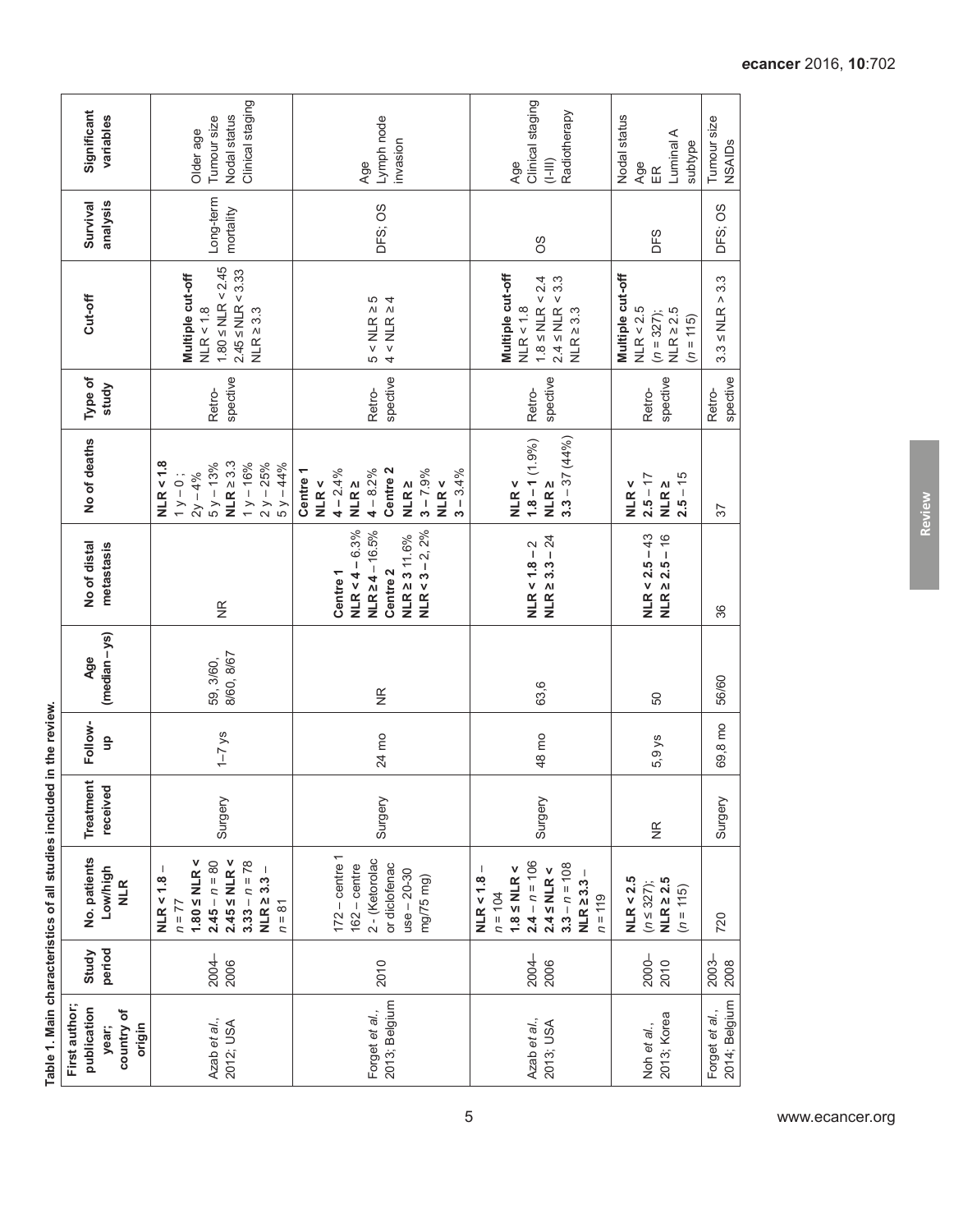| Clinical staging<br>Tumour depth<br>Nodal status<br>Metastasis<br>$\left( pT\right)$                                                                                                               | Histopathologi-<br>HER2 subtype<br>Tumour stage<br>cal diagnosis<br>Perinodal<br>invasion<br>Age | Histological<br>Perinodal<br>invasion<br>grade<br>BMI          | Clinical staging<br>$(1-111)$                               | HER2 subtype<br>Nodal status<br><b>Diabetes</b>                              | Ki-67, necrosis<br>pausal status,<br>nodes status,<br>tumour size,<br>phovascular<br>Age, meno-<br>and lym-<br>invasion<br>lymph |  |
|----------------------------------------------------------------------------------------------------------------------------------------------------------------------------------------------------|--------------------------------------------------------------------------------------------------|----------------------------------------------------------------|-------------------------------------------------------------|------------------------------------------------------------------------------|----------------------------------------------------------------------------------------------------------------------------------|--|
| OS; DFS                                                                                                                                                                                            | DFS; OS;<br>PFS                                                                                  | DFS; OS                                                        | DFS; OS                                                     | DFS                                                                          | DFS; OS                                                                                                                          |  |
| Multiple cut-off<br>$4.0 \leq NLR < 5.0$<br>$1.0 \leq NLR < 2.0$<br>$3.0 \leq \text{NLR} < 4.0$<br>$2.0 \leq \text{NLR} < 3.0$                                                                     | $3.0 \leq \text{NLR} \geq 3.3$                                                                   | $2,5 <$ NLR $\ge$ 3.3                                          | Multiple cut-off<br>$NLR \leq 2.25$<br>NLR > 2.25           | $2.57 \leq \text{NLR}$<br>2.57                                               | $NLR \leq 3$<br>က<br>$NLR$ > :                                                                                                   |  |
| spective<br>Retro-                                                                                                                                                                                 | spective<br>Retro-                                                                               | spective<br>Retro-                                             | spective<br>Retro-                                          | spective<br>Retro-                                                           | spective<br>Retro-                                                                                                               |  |
| $\mathsf I$                                                                                                                                                                                        | $\mathsf I$                                                                                      | $NLR < 2.5 - 9$<br>$2.5 - 10$<br>NLR 2                         | J.                                                          | $\frac{\alpha}{\beta}$                                                       | NLR $\leq$ 3 – 4<br>$NLR > 3 - 4$                                                                                                |  |
| 90                                                                                                                                                                                                 | 45                                                                                               | $NLR < 2.5 - 15$<br>$NLR \ge 2.5 - 14$                         | 25                                                          | $\frac{\alpha}{\beta}$                                                       | 5<br>$NLR \leq 3-8$<br>$NLR > 3 -$                                                                                               |  |
| $\frac{\alpha}{\beta}$                                                                                                                                                                             | 55,3                                                                                             | 58,9/55,1                                                      | $\frac{4}{3}$                                               | 50                                                                           | 53                                                                                                                               |  |
| 30 mo                                                                                                                                                                                              | $5y$ s                                                                                           | 85,8 mo                                                        | $21 \text{ mo}$                                             | 5,9 ys                                                                       | 53,8 mo                                                                                                                          |  |
| multiple-<br>Surgery<br>therapy<br>and                                                                                                                                                             | multiple-<br>Surgery<br>therapy<br>and                                                           | Surgery                                                        | multiple-<br>Surgery<br>therapy<br>and                      | Surgery                                                                      | multiple-<br>Surgery<br>therapy<br>and                                                                                           |  |
| $NLR < 1 - n = 60$<br>$4.0 - n = 170$<br>$3.0 - n = 458$<br>$2.0 - n = 698$<br>$3.0 \leq \text{NLR} <$<br>1.0 $\leq$ NLR <<br>$4.0 \leq \text{NLR} <$<br>$2.0 \leq \text{NLR} <$<br>$5.0 - n = 65$ | $3.3 - n = 122$<br>$3 - n = 228$<br>NLR <sub>2</sub><br>NLR <                                    | $2.5 - n = 120$<br>$2.5 - n = 47$<br>NLR <sub>2</sub><br>NLR < | I.<br>$NLR \leq 2.25 -$<br>NLR > 2.25<br>$n = 66$<br>$n=91$ | $NLR > 2.57 -$<br>$NLR \leq 2.57 -$<br>$n = 496$<br>$\overline{\phantom{a}}$ | $3 - n = 73$<br>$3 - n = 17$<br>NLR ><br><b>NLR 5</b>                                                                            |  |
| 2006-<br>2011                                                                                                                                                                                      | $2005 -$<br>2010                                                                                 | $2001 -$<br>2011                                               | 2002-<br>2010                                               | 2009-<br>2011                                                                | 2006-<br>2012                                                                                                                    |  |
| Dirican et al.,<br>2014; Turkey                                                                                                                                                                    | 2014; Turkey<br>Cihan et al.,                                                                    | Nakano et al.,<br>2014; Japan                                  | 2014; Korea<br>Koh et al.,                                  | 2014; China<br>Yao et al.,                                                   | Pistelli et al.,<br>2015;<br><b>Italy</b>                                                                                        |  |

**Review**

6 www.ecancer.org

Table 1. Continued. **Table 1. Continued.**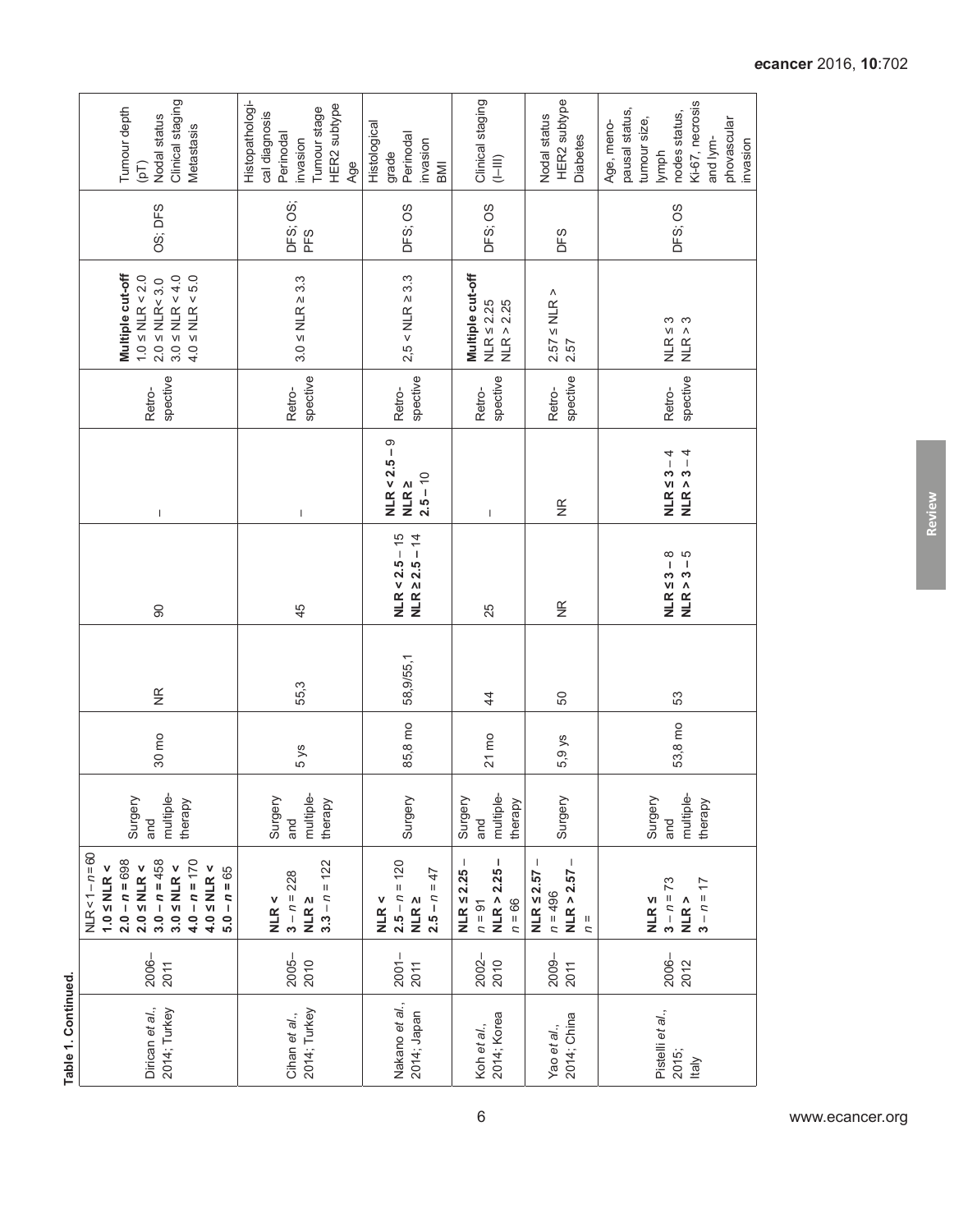<span id="page-6-0"></span>

| positive lymph<br>HER2 status<br>metastasis;<br>Age; no. of<br>nodes;                                                                                                                  | between NLR<br>No significant<br>correlations<br>pathological<br>and clinico-<br>factors. | premenopaus-<br>TNBC pheno-<br>Younger age;<br>pCR result;<br>al status;<br>type | phenotype<br>TNBC                                      | phenotype<br>Age, node<br>status;<br><b>TNBC</b>    | (pN1; pN2 +<br>TNM<br>pN3)             | pausal status,<br>status, grade,<br>tumour size,<br>lymph node<br>Age, meno-<br>$Ki-67$ . |
|----------------------------------------------------------------------------------------------------------------------------------------------------------------------------------------|-------------------------------------------------------------------------------------------|----------------------------------------------------------------------------------|--------------------------------------------------------|-----------------------------------------------------|----------------------------------------|-------------------------------------------------------------------------------------------|
| 8O                                                                                                                                                                                     | DFS; OS                                                                                   | DFS; OS                                                                          | DFS; OS                                                | DFS; OS                                             | DFS                                    | DFS; OS                                                                                   |
| Multiple cut-off<br>$1.39 < NLR \leq 2$<br>$2 < NLR \le 2.58$<br>$2.58 < \text{NLR} \leq 4$<br>$NLR \leq 1.39$<br>$NLR \geq 4$                                                         | 2.38 < NLR > 2.38                                                                         | NLR > 3<br>NLR < 3                                                               | 1.93 < NLR > 1.93                                      | NLR > 2<br>NLR < 2                                  | $NLR = 2.63$<br>$NLR = 4.97$           | NLR > 2<br>NLR < 2                                                                        |
| spective<br>Retro-                                                                                                                                                                     | spective<br>Retro-                                                                        | spective<br>Retro-                                                               | spective<br>Retro-                                     | spective<br>Retro-                                  | spective<br>Retro-                     | spective<br>Retro-                                                                        |
| $NLR \leq 2 - 135$<br>$NLR \ge 4 - 118$<br>$2.58 < NLR \leq$<br>$2.58 - 113$<br>$2$ < NLR $\leq$<br>$1.39 - 75$<br>$4 - 158$<br>1.39 <<br>NLR $\leq$                                   | $\overline{\phantom{a}}$                                                                  | $\begin{array}{c} \end{array}$                                                   | 5                                                      | 108                                                 | T                                      | $\overline{\phantom{a}}$                                                                  |
| $1.39 < NLR \leq$<br>$2.58 < NLR \leq$<br>$NLR \ge 4 - 61$<br>$2 < NLR \leq$<br>$1.39 - 15$<br>$2.58 - 37$<br>$2 - 30$<br>$NLR \leq$<br>$4 - 54$                                       | $2.38 - 15$<br>$2.38 - 11$<br>NLR<br>NLR <                                                | $\overline{\phantom{a}}$                                                         | $\frac{8}{3}$                                          | 242                                                 | T                                      | $\overline{\phantom{a}}$                                                                  |
| 56/53/50/<br>49/50                                                                                                                                                                     | 51,4                                                                                      | 56                                                                               | 55                                                     | $\ddot{4}$                                          | 52                                     | 50                                                                                        |
| lowed up<br>February<br>were fol-<br>Patients<br>clinic (1<br>breast<br>in the<br>2014)                                                                                                | 26 mo                                                                                     | 3.4 y                                                                            | 55 mo                                                  | 79 mo                                               | 123 mo                                 | 60 mo                                                                                     |
| multiple-<br>Surgery<br>therapy<br>and                                                                                                                                                 | Adjuvant<br>transtu-<br>zumab                                                             | Preop-<br>erative<br>chemo-<br>therapy                                           | Surgery                                                | multiple-<br>Surgery<br>therapy<br>and              | multiple-<br>Surgery<br>therapy<br>and | multiple-<br>Surgery<br>therapy<br>and                                                    |
| $2.58 - n = 305$<br>$1.39 - n = 226$<br>$1.39 < \text{NLR} \leq$<br>$2.58 < NLR \leq$<br>$NLR \geq 4 - n$<br>$2 - n = 379$<br>$4 - n = 331$<br>$2 < NLR \leq$<br>NLR $\leq$<br>$= 194$ | $2.38 - n = 119$<br>$2.38 - n = 68$<br>NLR ><br>NLR <                                     | $3 - n = 119$<br>$3 - n = 58$<br>NLR ><br>NLR <                                  | $1.93 - n = 298$<br>$1.93 - n = 189$<br>NLR ><br>NLR < | $2 - n = 804$<br>$2 - n = 766$<br>$NLR \leq$<br>NLR | $NLR = 2.63$<br>$NLR = 4.97$<br>247    | $NLR \le 2 = 33$<br>$NLR > 2 = 52$                                                        |
| 2000-<br>2008                                                                                                                                                                          | 2009-<br>2014                                                                             | 2007-<br>2013                                                                    | 2009-<br>2010                                          | 2000-<br>2010                                       | $2001 -$<br>2012                       | $2002 -$<br>2013                                                                          |
| Koh et al.,<br>2015;<br>Asia                                                                                                                                                           | 2015; Turkey<br>Ulas et al.,                                                              | 2015; Japan<br>Asano et al.,                                                     | 2015; China<br>Hong et al.,                            | 2015; China<br>Jia et al.,                          | Suppan et al.,<br>Austria<br>2015;     | Bozkurt et al.,<br>Turkey<br>2015;                                                        |

Abbreviations: BMI: body-mass index; DFS: disease-free survival; ER: oestrogen receptor; Mo: months; OS: overall survival; PFS: progression-free survival;<br>NLR: neutrophil-to-lymphocyte ratio; NR: not recorded; NSAIDs: non-Abbreviations: BMI: body-mass index; DFS: disease-free survival; ER: oestrogen receptor; Mo: months; OS: overall survival; PFS: progression-free survival; NLR: neutrophil-to-lymphocyte ratio; NR: not recorded; NSAIDs: non-steroidal anti-inflammatory drugs; Ys: years; pCR: pathological complete response; TNBC: triple-negative breast cancer.

**Review**

*e***cancer** 2016, **10**:702

**Table 1. Continued.**

Table 1. Continued.

7 www.ecancer.org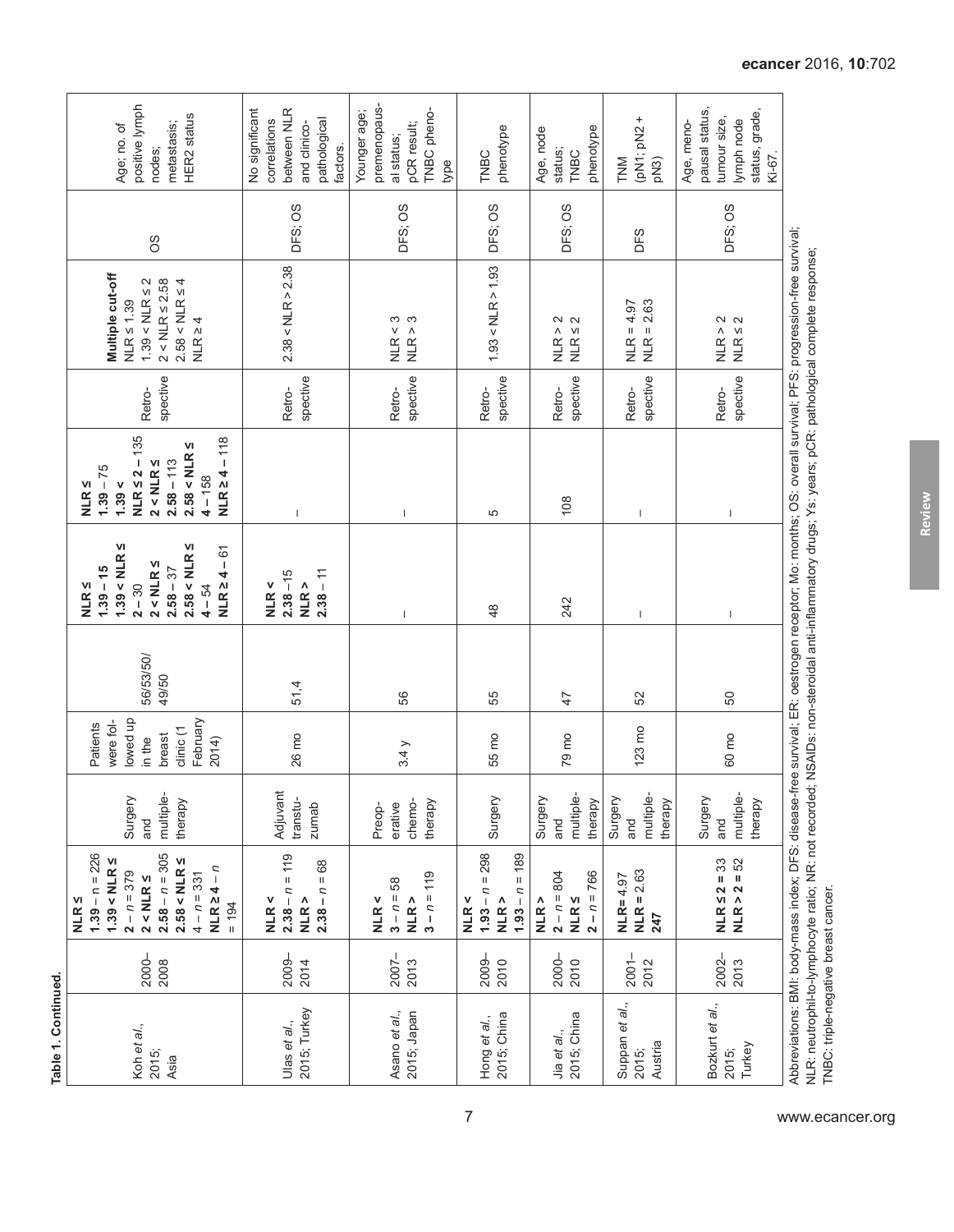According to the published data, the NLR could potentially be used to estimate the likelihood of response to NAC. The use of NLR may facilitate the use of NAC therapy in patients with low NLR to reach a better pCR rate and to improve long-term outcomes. This rationale is consistent with the conclusion by Suppan *et al*., [\[32\]](#page-10-0) that NLR is an independent prognostic marker for BC. These observations suggest that the lysis of tumour cells by agents may be associated with the release tumour-associated antigens. This could help an immune response against the cancer cells, which could be particularly important in patients that had a sensitisation of the immunity against such tumour antigens before the introduction of chemotherapy [\[42\].](#page-10-0) This suggests that the NLR can provide prognostic information to predict the usefulness of adjuvant therapy after surgery or NAC.

Additionally, it is important to highlight that different chemotherapy agents may be associated with different grade of neutropenia (as anthracycline- and taxane-based treatments). Patients with neutropenia after NAC can be treated with granulocyte colony-stimulating factors (G-CSF) to increase the release of leucocytes, which may also modify neutrophil and lymphocyte levels. Indeed, the absence of high levels of neutropenia in patients with a high NLR may suggest insufficient drug dosage and/or limited effect on the tumour-associated immunity. To conclude, these results are in line with the long-term benefits of the previously published treatment effect favouring NAC for OS. Additionally, these confirm the usefulness of this association for patients with BC.

## **NLR in histological subtypes**

Breast cancer is heterogeneous regarding histology, molecular subtypes, and response to treatment. The definition of triple-negative breast cancer (TNBC) applies to all tumours' that lack the expression of ER and PR (hormone receptors – HR) and HER2. Luminal A and luminal B subtypes and have been shown to have different gene expression, prognosis, treatment response and profiles [\[43\]](#page-10-0). Different clinical behaviours and histopathological characteristics of HR+/HER2+ breast cancers and HR−/HER2+ breast cancers have been reported [\[44\]](#page-10-0). In this context, Koh *et al*., [\[31\]](#page-10-0) in a study of 157 HR+ HER2-BC patients treated with neoadjuvant chemotherapy (mean follow-up of 21 months after surgery), showed that a NLR higher than 2.25 was associated with shorter recurrence-free and overall survivals. A high NLR was an independent risk factor for recurrence and mortality.

TNBC patients usually have a worse outcome compared with those with other BC types owing to a more aggressive pathological behaviour [\[44\]](#page-10-0). Recent works have shown that systemic inflammatory parameters could be complementary in predicting TNBC patients' outcomes. Pistelli *et al*. [\[40\]](#page-10-0) evaluated the correlation between the NLR before treatment, DFS, and OS in 90 patients with early TNBC. They showed that patients with a NLR higher than three had shorter DFS and OS than those with a NLR ≤ 3. Asano *et al*., [\[45\]](#page-11-0) related NLR < 3 was associated with prognosis in TNBC patients after successful NAC, older age and post-menopausal status, suggesting that low NLR may help as a biomarker in these patients. Jia *et al*. [\[46\]](#page-11-0) reported that a high NLR before treatment was independently associated with a worse prognosis for BC and TNBC. One possible explanation for those findings might be the genomic instability in TNBC and a higher tendency to generate neoantigens, suggesting a heterogeneous pattern of immune infiltration [\[47\]](#page-11-0).

Luminal A tumours are ER and/or PR positive, with a Ki67 level of < 14%. Noh *et al*. [\[22\]](#page-9-0) examined the NLR and its prognostic implications for specific subtypes. In their study, they showed that an elevated NLR was significantly associated with poorer prognosis for the luminal A subtype. They concluded that each tumour type has its own degree of infiltration of T cells and any prognostic information should integrate the differential gene expression. As a consequence, these differences may be seen as explanations for the various infiltrations of T cells seen in different types of BC, defined by gene expressions [\[48\].](#page-11-0)

## **NLR and NSAIDs use as predictors of survival**

Recent studies show that use of non-steroidal anti-inflammatory drugs (NSAID) is possibly associated with a relevant, even if modest, reduction in BC occurrence [\[49\]](#page-11-0). Additionally, NSAIDs has been shown as beneficial in the prevention of other cancers [\[50\]](#page-11-0). In certain cases, inflammation is clinically clear at the earliest stages of neoplastic progression, accelerating cancer cells genetic evolution and contributes to tumour immune evasion. Supporting the notion that the NSAIDs' beneficial effect would be greater in patients with higher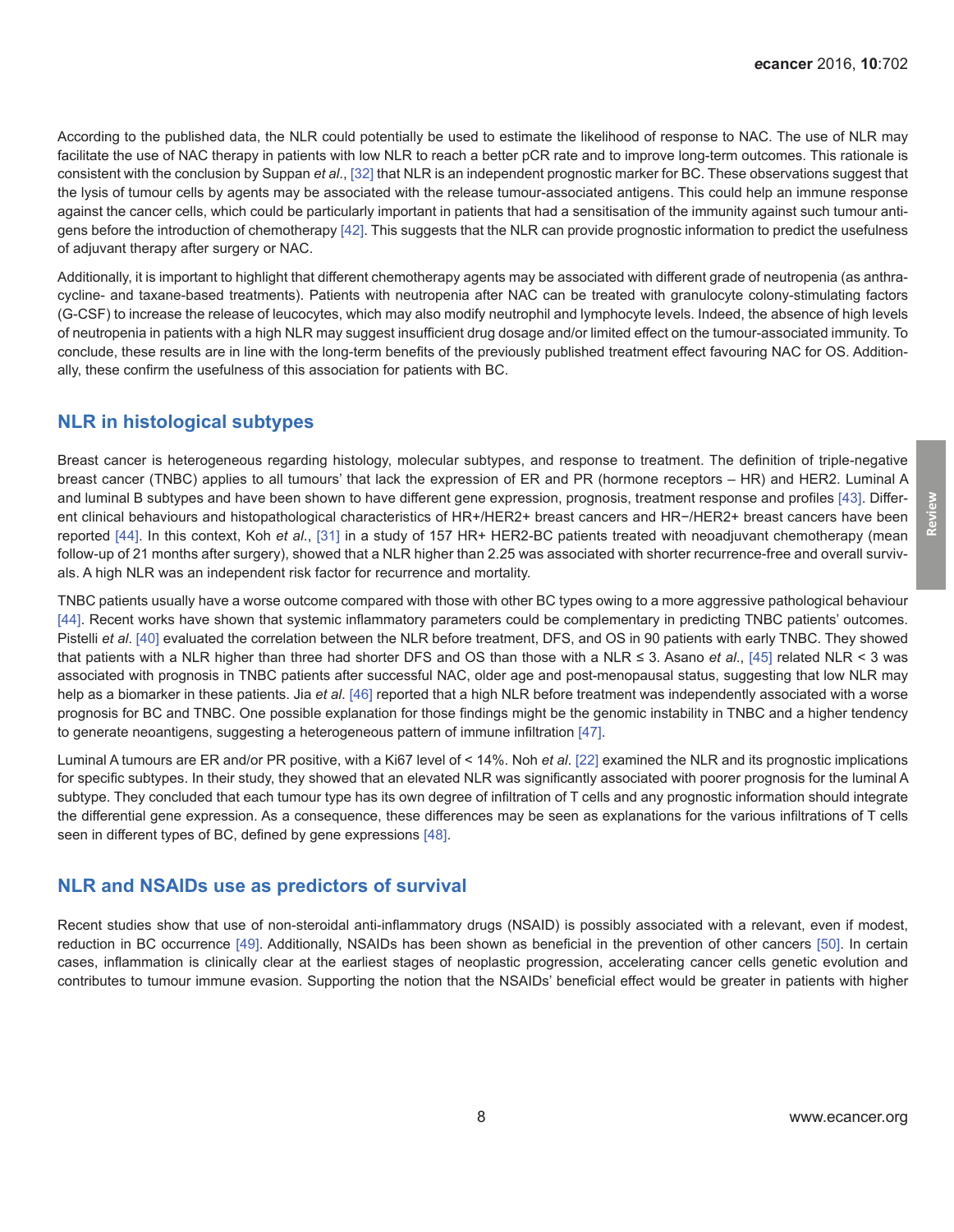<span id="page-8-0"></span>inflammatory response (involving similar pathways), Forget *et al*. [\[15\]](#page-9-0) explored the NSAIDs effect in BC patients with a NLR > 4. In those patients, it was observed a twofold reduction in the risk of recurrence when using NSAIDs [\[51\].](#page-11-0) These results are in line with the findings reported by Choi *et al.*, [\[52\]](#page-11-0) that reported that the NLR was higher in patients with tumour stage II–III than those in stage I. This would suggest a higher inflammatory status and immune dysregulation in patients with advanced NSCLC.

## **Conclusion**

The NLR has the potential to be a sensitive prognostic marker. However, prospective studies are still needed to further evaluate its benefits and clinical relevance. In BC, the mechanisms underlying high NLR and the response to anticancer treatment should also be further explored. More clarifying findings on NLR and its correlation with BC prognosis would facilitate the selection of patients who are more likely to benefit from drugs or specific surgical approaches. Evidence is evolving for the NLR prognostic role, but the optimal cut-off levels for NLR remains to be established. A cost-effective analysis and accessibility should be taken into consideration when selecting a laboratory prognostic biomarker, which qualifies the NLR as an excellent one. Currently, the literature suggests that, in patients with BC, the NLR can be potentially used as an independent prognostic marker for DFS and OS in general and should be assessed prior to each type of surgical and drug treatment.

#### **References**

- 1. Siegel R, Ma J and Zou Z *et al* (2014) **Cancer statistics** *Ca Cancer J Clin* **64** (1) 9–29 DOI: [10.3322/caac.21208](http://dx.doi.org/10.3322/caac.21208) PMID: [24399786](http://www.ncbi.nlm.nih.gov/pubmed/24399786)
- 2. Saadatmand S, Bretveld R and Siesling S *et al* (2015) **Influence of tumor stage at breast cancer detection on survival in modern times: population based study in 173797 patients** *BMJ* **351** h4901 DOI: [10.1136/bmj.h4901](http://dx.doi.org/10.1136/bmj.h4901)
- 3. Guthrie GJ, Charles KA and Roxburgh CS *et al* (2013) **The systemic inflammation-based neutrophil lymphocyte ratio: experience in patients with cancer** *Crit Rev Oncol Hematol* **88**(1) 218–30 DOI: [10.1016/j.critrevonc.2013.03.010](http://dx.doi.org/10.1016/j.critrevonc.2013.03.010) PMID: [23602134](http://www.ncbi.nlm.nih.gov/pubmed/23602134)
- 4. McMillan, DC (2009) **Systemic inflammation, nutritional status and survival in patients with cancer** *Curr Opin Clin Nutr Metab Care* **12** 223–26 DOI: [10.1097/MCO.0b013e32832a7902](http://dx.doi.org/10.1097/MCO.0b013e32832a7902) PMID: [19318937](http://www.ncbi.nlm.nih.gov/pubmed/19318937)
- 5. Templeton AJ, Ace O and McNamara MG *et al* (2014) **Prognostic role of platelet to lymphocyte ratio in solid tumors: a systematic review and meta-analysis** *Cancer Epidemiol Biomarkers Prev* **23**(7) 1204–12 DOI: [10.1158/1055-9965.EPI-14-0146](http://dx.doi.org/10.1158/1055-9965.EPI-14-0146) PMID: [24793958](http://www.ncbi.nlm.nih.gov/pubmed/24793958)
- 6. Denkert C, Loibl S and Noske A *et al* (2010) **Tumor-associated lymphocytes as an independent predictor of response to neoadjuvant chemotherapy in breast cancer** *J Clin Oncol* **28**(1) 105–113 DOI: [10.1200/JCO.2009.23.7370](http://dx.doi.org/10.1200/JCO.2009.23.7370)
- 7. Choi WJ, Cleghorn MC and Jiang H *et al* (2015) **Preoperative neutrophil-to-lymphocyte ratio is a better prognostic serum biomarker than platelet-to-lymphocyte ratio in patients undergoing resection for nonmetastatic colorectal cancer** *Ann Surg Oncol* **22**(Suppl 3) S603–13 DOI: [10.1245/s10434-015-4571-7](http://dx.doi.org/10.1245/s10434-015-4571-7) PMID: [25900206](http://www.ncbi.nlm.nih.gov/pubmed/25900206)
- 8. Nishijima TF, Muss HB and Shachar SS *et al* (2015) **Prognostic value of lymphocyte-to-monocyte ratio in patients with solid tumors: a systematic review and meta-analysis** *Cancer Treat Rev* **41**(10) 971-8 DOI: [10.1016/j.ctrv.2015.10.003](http://dx.doi.org/10.1016/j.ctrv.2015.10.003) PMID: [26481060](http://www.ncbi.nlm.nih.gov/pubmed/26481060)
- 9. Sanjay P, de Figueiredo RS and Leaver H *et al* (2012) **Preoperative serum C-reactive protein levels and post-operative lymph node ratio are important predictors of survival after pancreatic duodenectomy for pancreatic ductal adenocarcinoma** *JOP* **13**(2) 199–204 PMID: [22406601](http://www.ncbi.nlm.nih.gov/pubmed/22406601)
- 10. Mallappa S, Sinha A and Gupta S *et al* (2013) **Preoperative neutrophil to lymphocyte ratio > 5 is a prognostic factor for recurrent colorectal cancer** *Colorectal Dis* **15**(3) 323–328 DOI: [10.1111/codi.12008](http://dx.doi.org/10.1111/codi.12008)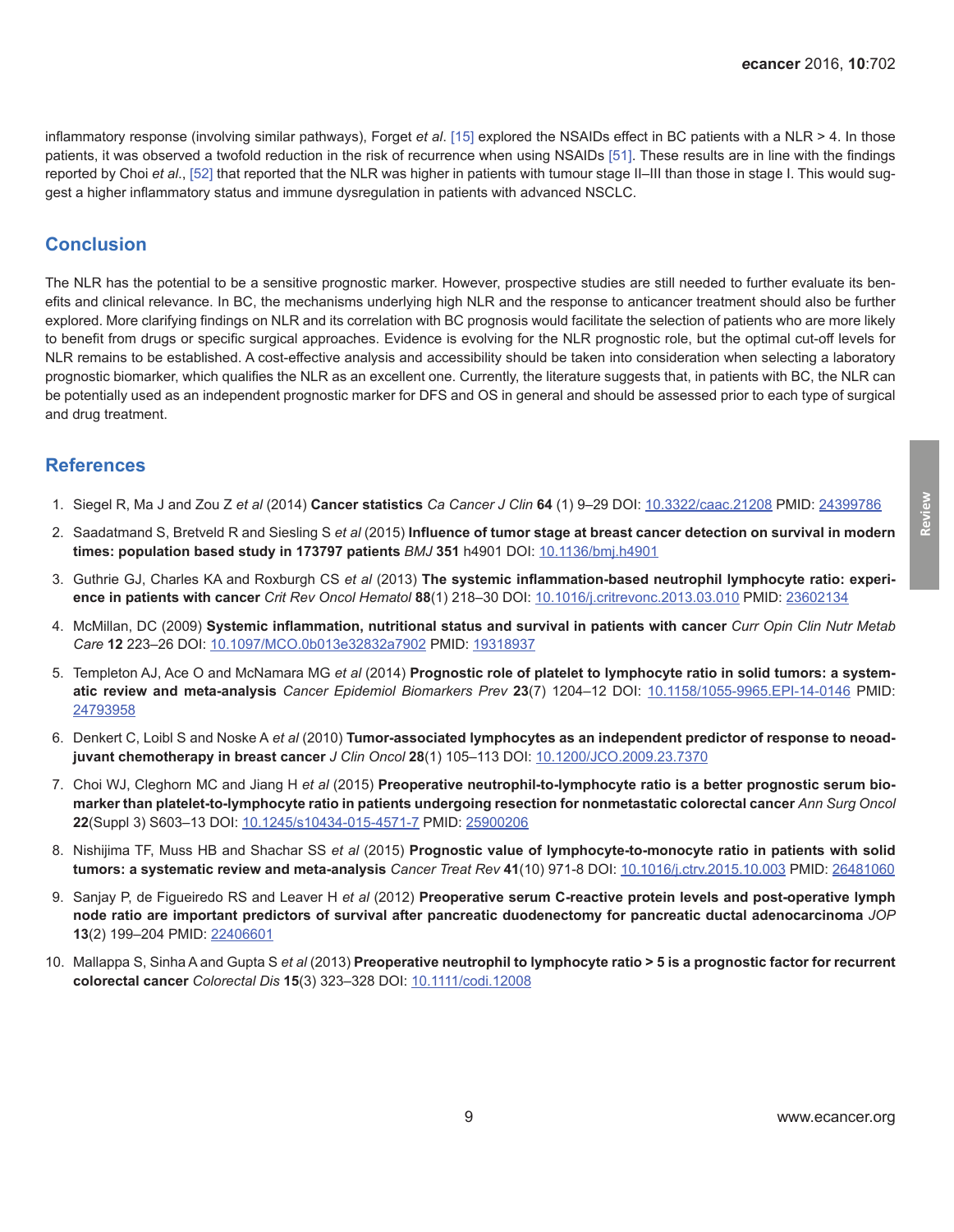- <span id="page-9-0"></span>11. Cho H, Hur HW and Kim SW *et al* (2009) **Pre-treatment neutrophil to lymphocyte ratio is elevated in epithelial ovarian cancer and predicts survival after treatment** *Cancer Immunol Immunother* **58**(1) 15–23. DOI: [10.1007/s00262-008-0516-3](http://dx.doi.org/10.1007/s00262-008-0516-3)
- 12. Gondo T, Nakashima J and Ohno Y *et al* (2012) **Prognostic value of neutrophiltolymphocyte ratio and establishment of novel preoperative risk stratification model in bladder cancer patients treated with radical cystectomy** *Urology* **79**(5) 1085–91 DOI: [10.1016/j.urology.2011.11.070](http://dx.doi.org/10.1016/j.urology.2011.11.070) PMID: [22446338](http://www.ncbi.nlm.nih.gov/pubmed/22446338)
- 13. An X, Ding PR and Li YH *et al* (2010) **Elevated neutrophil to lymphocyte ratio predicts survival in advanced pancreatic cancer** *Biomarkers* **15**(6) 516–22 DOI: [10.3109/1354750X.2010.491557](http://dx.doi.org/10.3109/1354750X.2010.491557) PMID: [20602543](http://www.ncbi.nlm.nih.gov/pubmed/20602543)
- 14. Ohno Y, Nakashima J and Ohori M *et al* (2014) **Clinical variables for predicting metastatic renal cell carcinoma patients who might not benefit from cytoreductive nephrectomy: neutrophil-to-lymphocyte ratio and performance status** *Int J Clin Oncol* **19**(1) 139–45 DOI: [10.1007/s10147-012-0514-5](http://dx.doi.org/10.1007/s10147-012-0514-5)
- 15. Forget P, Bentin C and Machiels JP *et al* (2014) **Intraoperative use of ketorolac or diclofenac is associated with improved disease-free survival and overall survival in conservative breast cancer surgery** *Br J Anaesth* **113**(1) 82–7 DOI: [10.1093/bja/aet464](http://dx.doi.org/10.1093/bja/aet464)
- 16. Dirican A, Kucukzeybek BB and Alacacioglu A *et al* (2014) **Do the derived neutrophil to lymphocyte ratio and the neutrophil to lymphocyte ratio predict prognosis in breast cancer?** *Int J Clin Oncol* **18** 18
- 17. Jie C, Qiwen D and Yuqin P *et al* (2015) **Prognostic value of neutrophil-to-lymphocyte ratio in breast cancer** *FEBS Open Bio* **5** 502–07 DOI: [10.1016/j.fob.2015.05.003](http://dx.doi.org/10.1016/j.fob.2015.05.003)
- 18. Wolff AC, Hammond ME and Hicks DG, *et al* (2014) **Recommendations for human epidermal growth factor receptor 2 testing in breast cancer: American Society of Clinical Oncology/College of American Pathologists Clinical Practice Guideline Update** *Arch Pathol Lab Med* **138**(2) 241–56 DOI: [10.5858/arpa.2013-0953-SA](http://dx.doi.org/10.5858/arpa.2013-0953-SA) PMCID: [4086638](http://www.ncbi.nlm.nih.gov/pmc/articles/PMC4086638)
- 19. Cimino-Mathews A, Foote J and Emens L (2015) **Immune targeting in breast cancer** *Cancer Network* **29** 375–85
- 20. Galdiero MR, Bonavita E and Barajon I *et al* (2013) **Tumor associated macrophages and neutrophils in cancer** *Immunobiology* **218**(11) 1402–10 DOI: [10.1016/j.imbio.2013.06.003](http://dx.doi.org/10.1016/j.imbio.2013.06.003) PMID: [23891329](http://www.ncbi.nlm.nih.gov/pubmed/23891329)
- 21. Balkwill FR and Mantovani A (2012) **Cancer-related inflammation: common themes and therapeutic opportunities** *Semin Cancer Biol* **22** 33–40 DOI: [10.1016/j.semcancer.2011.12.005](http://dx.doi.org/10.1016/j.semcancer.2011.12.005) PMID: [22210179](http://www.ncbi.nlm.nih.gov/pubmed/22210179)
- 22. Noh H, Eomm M and Han A (2013) **Usefulness of pretreatment neutrophil to lymphocyte ratio in predicting disease-specific survival in breast cancer patients** *J Breast Cancer* **16** 55–9 DOI: [10.4048/jbc.2013.16.1.55](http://dx.doi.org/10.4048/jbc.2013.16.1.55) PMID: [23593082](http://www.ncbi.nlm.nih.gov/pubmed/23593082) PMCID: [3625770](http://www.ncbi.nlm.nih.gov/pmc/articles/PMC3625770)
- 23. Wculek SK and Malanchi I (2015) **Neutrophils support lung colonization of metastasis-initiating breast cancer cells** *Nature* **528**(7582) 413–7 DOI: [10.1038/nature16140](http://dx.doi.org/10.1038/nature16140) PMID: 26649828 PMCID: [4700594](http://www.ncbi.nlm.nih.gov/pmc/articles/PMC4700594)
- 24. Coffelt SB, Kersten K and Doornebal CW *et al* (2015) **IL17-producing γδ T cells and neutrophils conspire to promote breast cancer metastasis** *Nature* **522**(7556) 345–348 DOI: [10.1038/nature14282](http://dx.doi.org/10.1038/nature14282) PMID: [25822788](http://www.ncbi.nlm.nih.gov/pubmed/25822788) PMCID: [4475637](http://www.ncbi.nlm.nih.gov/pmc/articles/PMC4475637)
- 25. Jablonska J, Leschner S and Westphal K *et al* (2010) **Neutrophils responsive to endogenous IFN-beta regulate tumor angiogenesis and growth in a mouse tumor model** *J Clin Investig* **120** 1151–64 DOI: [10.1172/JCI37223](http://dx.doi.org/10.1172/JCI37223) PMID: [20237412](http://www.ncbi.nlm.nih.gov/pubmed/20237412) PMCID: [2846036](http://www.ncbi.nlm.nih.gov/pmc/articles/PMC2846036)
- 26. Mantovani A, Allavena P and Sica A *et al* (2008) **Cancer-related inflammation** *Nature* **454**(7203) 436–44 DOI: [10.1038/nature07205](http://dx.doi.org/10.1038/nature07205) PMID: [18650914](http://www.ncbi.nlm.nih.gov/pubmed/18650914)
- 27. Quail DF and Joyce JA (2013) **Microenvironmental regulation of tumor progression and metastasis** *Nat Med* **19**(11) 1423–37 DOI: [10.1038/nm.3394](http://dx.doi.org/10.1038/nm.3394) PMID: [24202395](http://www.ncbi.nlm.nih.gov/pubmed/24202395) PMCID: [3954707](http://www.ncbi.nlm.nih.gov/pmc/articles/PMC3954707)
- 28. Cao J, Zhu X and Zhao X *et al* (2016) **Neutrophil-to-lymphocyte ratio predicts PSA response and prognosis in prostate cancer: a systematic review and meta-analysis** Coleman WB, ed *PLoS One* **11**(7) e0158770 DOI: [10.1371/journal.pone.0158770](http://dx.doi.org/10.1371/journal.pone.0158770) PMID: [27368058](http://www.ncbi.nlm.nih.gov/pubmed/27368058) PMCID: [4930176](http://www.ncbi.nlm.nih.gov/pmc/articles/PMC4930176)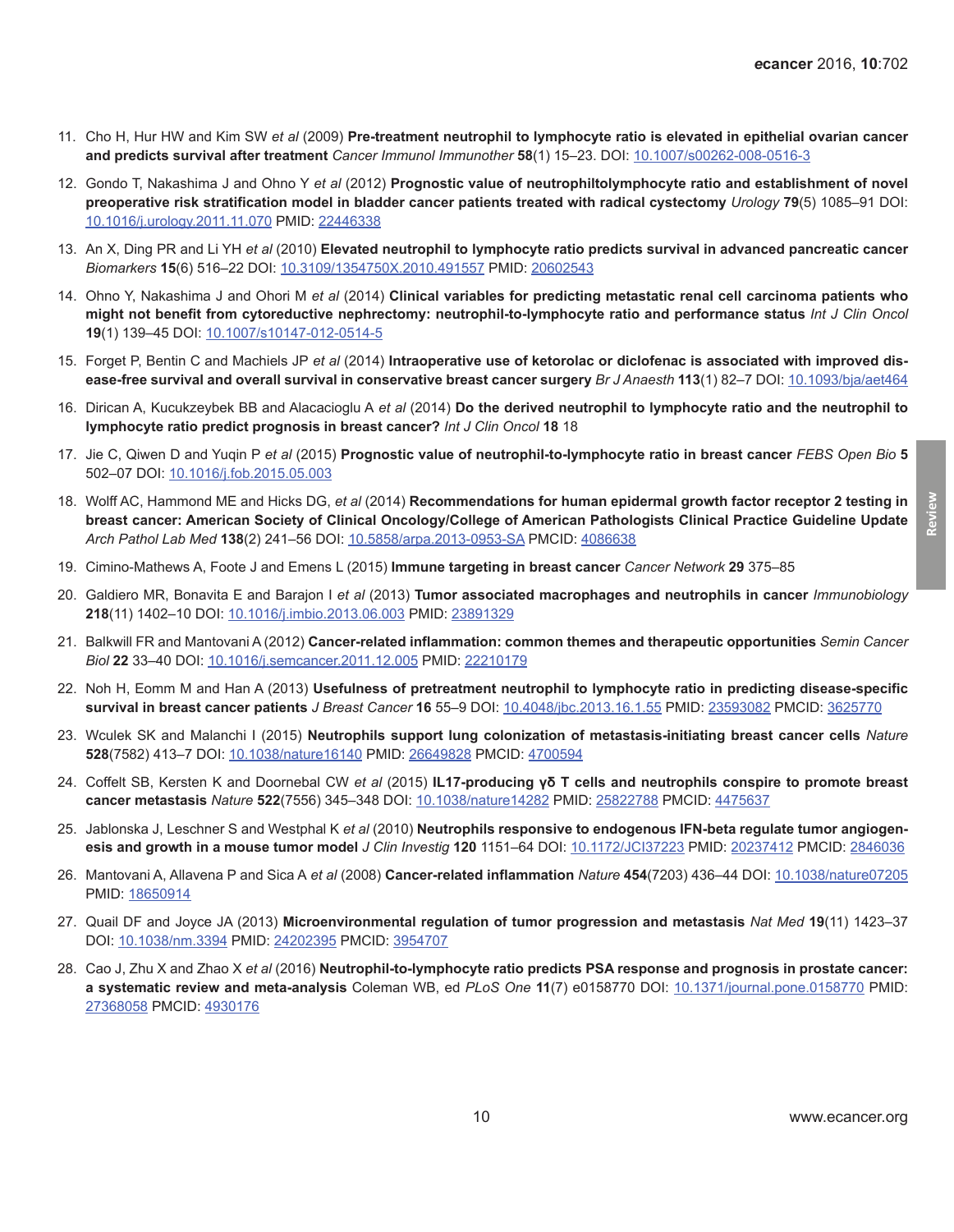- <span id="page-10-0"></span>29. Chen J, Deng Q and Pan Y *et al* (2015) **Prognostic value of neutrophil-to-lymphocyte ratio in breast cancer** *FEBS Open Bio* **5** 502–7 DOI: [10.1016/j.fob.2015.05.003](http://dx.doi.org/10.1016/j.fob.2015.05.003) PMID: [26137435](http://www.ncbi.nlm.nih.gov/pubmed/26137435) PMCID: [4483486](http://www.ncbi.nlm.nih.gov/pmc/articles/PMC4483486)
- 30. Azab B, Bhatt VR and Phookan J *et al* (2012) **Usefulness of the neutrophil-to-lymphocyte ratio in predicting short- and longterm mortality in breast cancer patients** *Ann Surg Oncol* **19**(1) 217–24 DOI: [10.1245/s10434-011-1814-0](http://dx.doi.org/10.1245/s10434-011-1814-0)
- 31. Krenn-Pilko S, Langsenlehner U and Thurner EM *et al* (2014) **The elevated preoperative platelet-to-lymphocyte ratio predicts poor prognosis in breast cancer patients** *Br J Cancer* **110** 2524–30 DOI: [10.1038/bjc.2014.163](http://dx.doi.org/10.1038/bjc.2014.163) PMID: [24675383](http://www.ncbi.nlm.nih.gov/pubmed/24675383) PMCID: [4021515](http://www.ncbi.nlm.nih.gov/pmc/articles/PMC4021515)
- 32. Suppan C, Bjelic-Radisic V and La Garde M *et al* (2015) **Neutrophil/lymphocyte ratio has no predictive or prognostic value in breast cancer patients undergoing preoperative systemic therapy** *BMC Cancer* **15** 1027 DOI: [10.1186/s12885-015-2005-3](http://dx.doi.org/10.1186/s12885-015-2005-3) PMID: [26715527](http://www.ncbi.nlm.nih.gov/pubmed/26715527) PMCID: [4696229](http://www.ncbi.nlm.nih.gov/pmc/articles/PMC4696229)
- 33. Koh CH, Bhoo-Pathy N and Ng KL *et al* (2015) **Utility of pretreatment neutrophil-lymphocyte ratio and platelet-lymphocyte ratio as prognostic factors in breast cancer** *Br J Cancer* **113**(1) 150–8 DOI: [10.1038/bjc.2015.183](http://dx.doi.org/10.1038/bjc.2015.183) PMID: [26022929](http://www.ncbi.nlm.nih.gov/pubmed/26022929) PMCID: [4647546](http://www.ncbi.nlm.nih.gov/pmc/articles/PMC4647546)
- 34. Negrier S, Escudier B and Gomez F *et al* (2002) **Prognostic factors of survival and rapid progression in 782 patients with metastatic renal carcinomas treated by cytokines: a report from the Groupe Francais d'Immunotherapie** *Ann Oncol* **13** 1460–8 DOI: [10.1093/annonc/mdf257](http://dx.doi.org/10.1093/annonc/mdf257)
- 35. Schmidt H, Suciu S and Punt CJA *et al* (2007) **Pretreatment levels of peripheral neutrophils and leukocytes as independent predictors of overall survival in patients with American Joint Committee on Cancer Stage IV Melanoma: results of the EORTC 18951 biochemo therapy trial** *J Clin Oncol* **25** 1562–9 DOI: [10.1200/JCO.2006.09.0274](http://dx.doi.org/10.1200/JCO.2006.09.0274) PMID: [17443000](http://www.ncbi.nlm.nih.gov/pubmed/17443000)
- 36. Proctor MJ, McMillan DC and Morrison DS *et al* (2012) **A derived neutrophil to lymphocyte ratio predicts survival in patients with cancer** *Brit J of Cancer* **107**(4) 695–9 DOI: [10.1038/bjc.2012.292](http://dx.doi.org/10.1038/bjc.2012.292)
- 37. Azab B, Shah N and Radbel J *et al* (2013) **Pretreatment neutrophil/lymphocyte ratio is superior to platelet/lymphocyte ratio as a predictor of long-term mortality in breast cancer patients** *Med Oncol* **30**(1) 432 DOI: [10.1007/s12032-012-0432-4](http://dx.doi.org/10.1007/s12032-012-0432-4) PMID: [23283648](http://www.ncbi.nlm.nih.gov/pubmed/23283648)
- 38. Ulas A, Avci N and Kos T *et al* (2015) **Are neutrophil/lymphocyte ratio and platelet/lymphocyte ratio associated with prognosis in patients with HER2-positive early breast cancer receiving adjuvant trastuzumab?** *J BUON* **20**(3) 714–22 PMID: [26214622](http://www.ncbi.nlm.nih.gov/pubmed/26214622)
- 39. Sato H, Tsubosa Y and Kawano T (2012) **Correlation between the pretherapeutic neutrophil to lymphocyte ratio and the pathologic response to neoadjuvant chemotherapy in patients with advanced esophageal cancer** *World J Surg* **36** 617–22 DOI: [10.1007/s00268-011-1411-1](http://dx.doi.org/10.1007/s00268-011-1411-1) PMID: [22223293](http://www.ncbi.nlm.nih.gov/pubmed/22223293)
- 40. Pistelli M, De Lisa M and Ballatore Z *et al* (2015) **Pre-treatment neutrophil to lymphocyte ratio may be a useful tool in predicting survival in early triple negative breast cancer patients** *BMC Cancer* **15** 195 DOI: [10.1186/s12885-015-1204-2](http://dx.doi.org/10.1186/s12885-015-1204-2) PMID: [25884918](http://www.ncbi.nlm.nih.gov/pubmed/25884918) PMCID: [4428113](http://www.ncbi.nlm.nih.gov/pmc/articles/PMC4428113)
- 41. Bozkurt O, Karaca H and Berk V *et al* (2015) **Predicting the role of the pretreatment neutrophil to lymphocyte ratio in the survival of early triple-negative breast cancer patients** *J BUON* **20**(6) 1432–9
- 42. Wculek SK and Malanchi I (2015) **Neutrophils support lung colonization of metastasis-initiating breast cancer cells** *Nature* **528** 413–7 DOI: [10.1038/nature16140](http://dx.doi.org/10.1038/nature16140) PMID: [26649828](http://www.ncbi.nlm.nih.gov/pubmed/26649828) PMCID: [4700594](http://www.ncbi.nlm.nih.gov/pmc/articles/PMC4700594)
- 43. The Cancer Genome Atlas Network (2012) **Comprehensive molecular portraits of human breast tumours** *Nature* **490** 61–70 DOI: [10.1038/nature11412](http://dx.doi.org/10.1038/nature11412) PMID: [23000897](http://www.ncbi.nlm.nih.gov/pubmed/23000897) PMCID: [3465532](http://www.ncbi.nlm.nih.gov/pmc/articles/PMC3465532)
- 44. Malorni L, Shetty PB and Dc Angelis C *et al* (2012) **Clinical and biologic features of triple-negative breast cancers in a large cohort of patients with long-term follow**-**up** *Breast Cancer Res Treat* **136** 795–804 DOI: [10.1007/s10549-012-2315-y](http://dx.doi.org/10.1007/s10549-012-2315-y) PMID: [23124476](http://www.ncbi.nlm.nih.gov/pubmed/23124476) PMCID: [3513514](http://www.ncbi.nlm.nih.gov/pmc/articles/PMC3513514)

**Review**